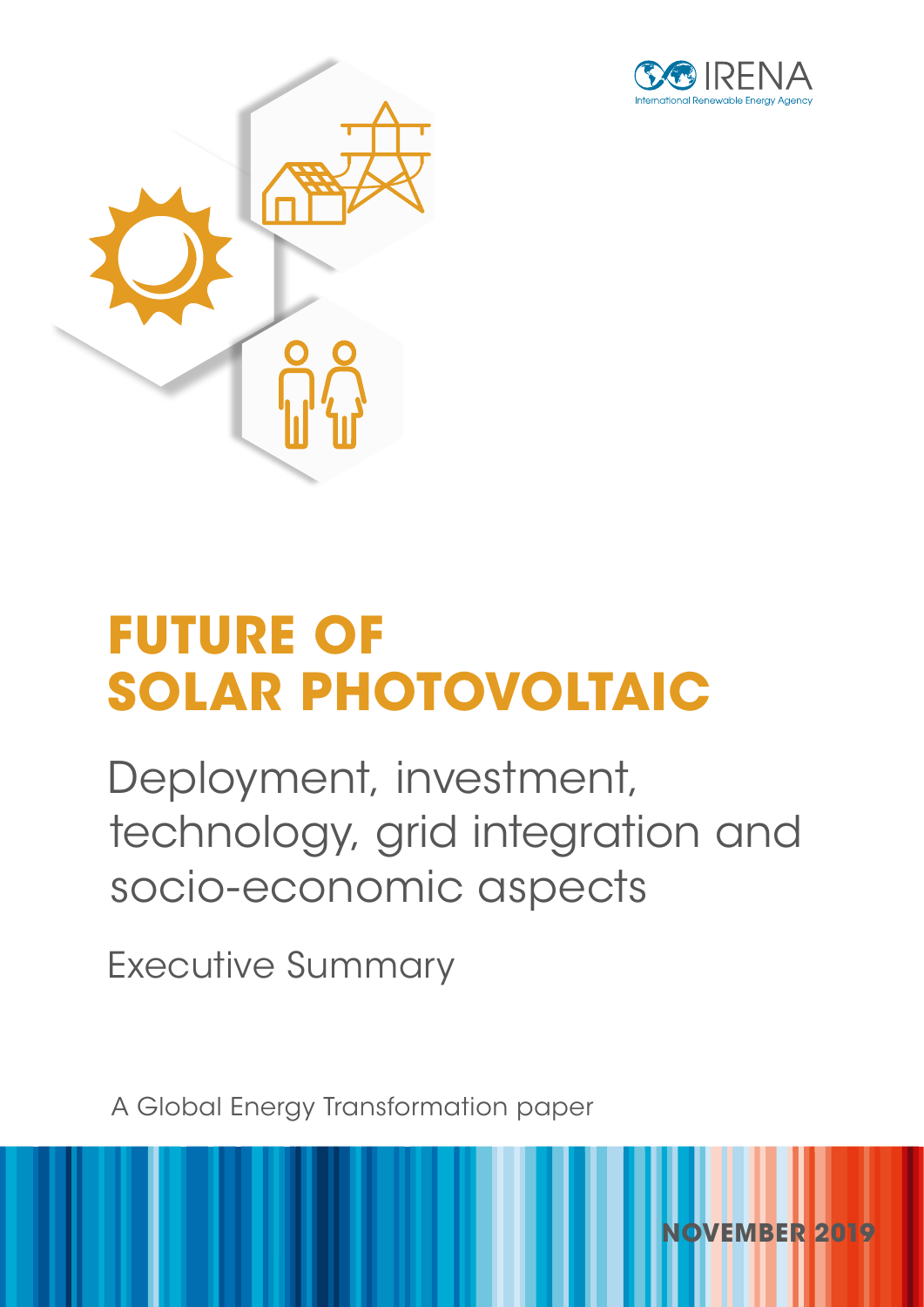# **EXECUTIVEI** SUMMARY

**THE DECARBONISATION OF THE ENERGY SECTOR AND THE REDUCTION OF CARBON EMISSIONS TO LIMIT CLIMATE CHANGE ARE AT THE HEART OF THE INTERNATIONAL RENEWABLE ENERGY AGENCY (IRENA) ENERGY TRANSFORMATION ROADMAPS.** These roadmaps examine and provide an ambitious, yet technically and economically feasible, pathway for the deployment of low-carbon technology towards a sustainable and clean energy future.

#### **IRENA HAS EXPLORED TWO ENERGY DEVELOPMENT OPTIONS TO THE YEAR 2050 AS PART OF THE 2019 EDITION OF ITS GLOBAL ENERGY TRANSFORMATION REPORT.**

The first is an energy pathway set by current and planned policies (Reference Case). The second is a cleaner climate-resilient pathway based largely on more ambitious, yet achievable, uptake of renewable energy and energy efficiency measures (REmap Case), which limits the rise in global temperature to well below 2 degrees and closer to 1.5 degrees, aligned within the envelope of scenarios presented in the 2018 report of the Intergovernmental Panel on Climate Change (IPCC).

**THE PRESENT REPORT OUTLINES THE ROLE OF SOLAR PHOTOVOLTAIC (PV) POWER IN THE TRANSFORMATION OF THE GLOBAL ENERGY SYSTEM BASED ON IRENA'S CLIMATE-RESILIENT PATHWAY (REMAP CASE)**, specifically the growth in solar PV power deployment that would be needed in the next three decades to achieve the Paris climate goals.

AN AN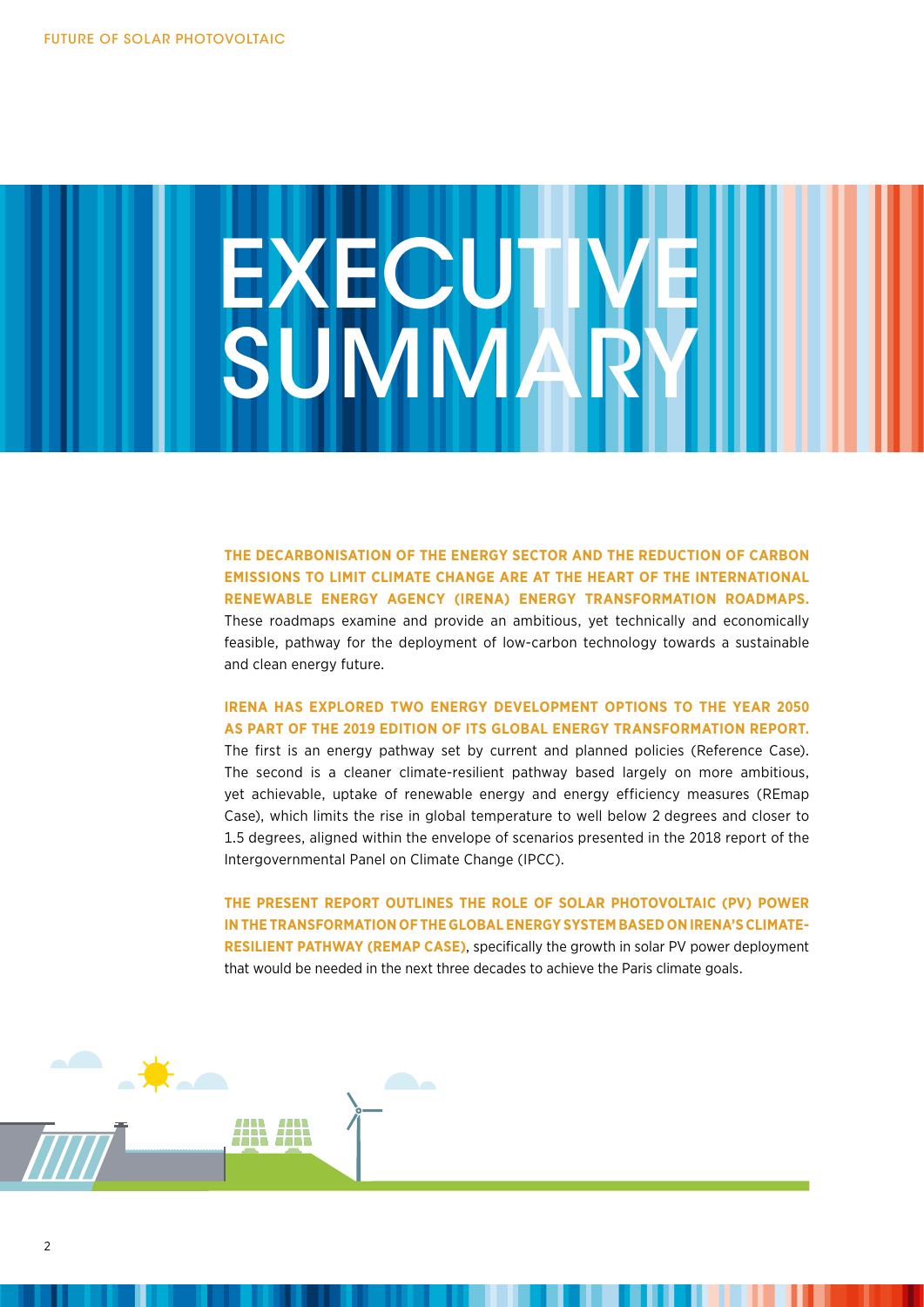This report's findings are summarised as follows:

- n **ACCELERATED DEPLOYMENT OF RENEWABLES, COMBINED WITH DEEP ELECTRIFICATION AND INCREASED ENERGY EFFICIENCY, CAN ACHIEVE OVER 90% OF THE ENERGY-RELATED CARBON DIOXIDE (CO<sub>2</sub>) EMISSION REDUCTIONS NEEDED BY 2050 TO SET THE WORLD ON AN ENERGY PATHWAY TOWARDS MEETING THE PARIS CLIMATE TARGETS**. Among all low-carbon technology options, accelerated deployment of solar PV alone can lead to significant emission reductions of 4.9 gigatonnes of carbon dioxide (Gt  $CO<sub>2</sub>$ ) in 2050, representing 21% of the total emission mitigation potential in the energy sector.
- n **ACHIEVING THE PARIS CLIMATE GOALS WOULD REQUIRE SIGNIFICANT ACCELERATION ACROSS A RANGE OF SECTORS AND TECHNOLOGIES.** By 2050 solar PV would represent the second-largest power generation source, just behind wind power and lead the way for the transformation of the global electricity sector. Solar PV would generate a quarter (25%) of total electricity needs globally, becoming one of prominent generations source by 2050.
- n **SUCH A TRANSFORMATION IS ONLY POSSIBLE BY SIGNIFICANTLY SCALING UP SOLAR PV CAPACITY IN NEXT THREE DECADES.** This entails increasing total solar PV capacity almost sixfold over the next ten years, from a global total of 480 GW in 2018 to 2 840 GW by 2030, and to 8 519 GW by 2050 – an increase of almost eighteen times 2018 levels.
- n **THE SOLAR PV INDUSTRY WOULD NEED TO BE PREPARED FOR SUCH A SIGNIFICANT GROWTH IN THE MARKET OVER THE NEXT THREE DECADES.** In annual growth terms, an almost threefold rise in yearly solar PV capacity additions is needed by 2030 (to 270 GW per year) and a fourfold rise by 2050 (to 372 GW per year), compared to current levels (94 GW added in 2018).

 Thanks to its modular and distributed nature, solar PV technology is being adapted to a wide range of off-grid applications and to local conditions. In the last decade (2008–18), the globally installed capacity of off-grid solar PV has grown more than tenfold, from roughly 0.25 GW in 2008, to almost 3 GW in 2018. Off-grid solar PV is a key technology for achieving full energy access and achieving the Sustainable Development Goals.

- **N AT A REGIONAL LEVEL, ASIA IS EXPECTED TO DRIVE THE WAVE OF SOLAR PV CAPACITY INSTALLATIONS, BEING THE WORLD LEADERS IN SOLAR PV ENERGY.** Asia (mostly China) would continue to dominate solar PV power in terms of total installed capacity, with a share of more than 50% by 2050, followed by North America (20%) and Europe (10%).
- n **SCALING UP SOLAR PV ENERGY INVESTMENT IS CRITICAL TO ACCELERATING THE GROWTH OF INSTALLATIONS OVER THE COMING DECADES.** Globally this would imply a 68% increase in average annual solar PV investment from now until 2050 (to USD 192 billion/yr). Solar PV investment stood at USD 114 billion/yr in 2018.
- n **INCREASING ECONOMIES OF SCALE AND FURTHER TECHNOLOGICAL IMPROVEMENTS WILL CONTINUE TO REDUCE THE COSTS OF SOLAR PV.** Globally, the total installation cost of solar PV projects would continue to decline in the next three decades. This would make solar PV highly competitive in many markets, with the average cost falling in the range of USD 340 to 834 per kilowatt (kW) by 2030 and USD 165 to 481/kW by 2050, compared to the average of USD 1 210/kW in 2018.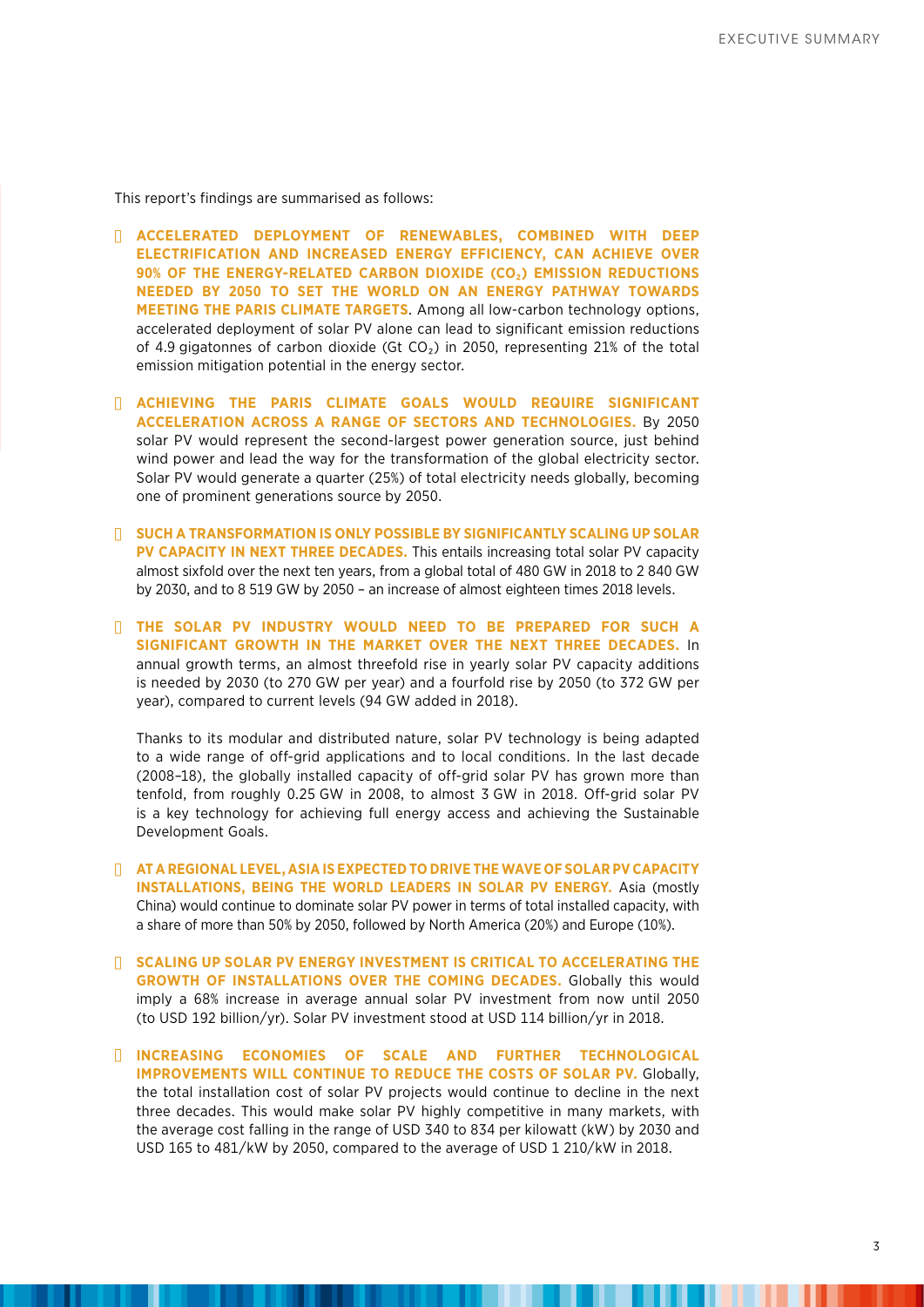The levelised cost of electricity (LCOE) for solar PV is already competitive compared to all fossil fuel generation sources and is set to decline further as installed costs and performance continue to improve. Globally, the LCOE for solar PV will continue to fall from an average of USD 0.085 per kilowatt-hour (kWh) in 2018 to between USD 0.02 to 0.08/kWh by 2030 and between USD 0.014 to 0.05/kWh by 2050.

- n **THE SOLAR PV INDUSTRY IS A FAST-EVOLVING INDUSTRY, CHANGING RAPIDLY THANKS TO INNOVATIONS ALONG THE ENTIRE VALUE CHAIN AND FURTHER RAPID COSTS REDUCTIONS ARE FORESEEN.** First-generation technologies remain the principal driver of solar industry development and still hold the majority of the market value. Tandem and perovskite technologies also offer interesting perspectives, albeit in the longer term several barriers still need to be overcome. The emergence of new cell architectures has enabled higher efficiency levels. In particular, the most important market shift in cell architecture has resulted from bifacial cells and modules, driven by the increased adoption of advanced cell architecture, such as passive emitter and rear cell (PERC), and by its compatibility with other emerging innovations, such as half-cut cells and others.
- **N TAKING ADVANTAGE OF FAST-GROWING SOLAR PV CAPACITY ACROSS THE GLOBE, SEVERAL RESEARCH PROJECTS AND PROTOTYPES ARE ONGOING TO STIMULATE FUTURE MARKET GROWTH BY EXPLORING INNOVATIVE SOLAR TECHNOLOGIES AT THE APPLICATION LEVEL.** One example is building-integrated photovoltaic (BIPV) solar panels. BIPV solutions offer several advantages, such as multifunctionality (they can be adapted to a variety of surfaces), cost-efficiency (savings on roofing material, labour/ construction, refurbishment and renovation costs), versatility and design flexibility in size, shape and colour.

 Solar panels have improved substantially in their efficiency and power output over the last few decades. In 2018, the efficiency of multi-crystalline PV reached 17%, while that of mono-crystalline reached 18%. This positive trend is expected to continue through to 2030. Yet, as the global PV market increases, so will the need to prevent the degradation of panels and manage the volume of decommissioned PV panels leading to circular economy practises. This includes innovative and alternative ways to reduce material use and module degradation, and opportunities to reuse and recycle PV panels at the end of their lifetime.

n **TECHNOLOGICAL SOLUTIONS AS WELL AS ENABLING MARKET CONDITIONS ARE ESSENTIAL TO PREPARE FUTURE POWER GRIDS TO INTEGRATE RISING SHARES OF SOLAR PV.** To effectively manage large-scale variable renewable energy sources, flexibility must be harnessed in all sectors of the energy system, from power generation to transmission and distribution systems, storage (both electrical and thermal) and, increasingly, flexible demand (demand-side management and sector coupling). Some countries, particularly in Europe, have achieved much higher shares in 2017: the VRE share in Denmark reached 53%, in South Australia 48%, and in Lithuania, Ireland, Spain and Germany over 20%. Globally, to integrate 60% variable renewable generation (of which 25% from solar PV) by 2050, average annual investments in grids, generation adequacy and some flexibility measures (storage) would need to rise by more than one-quarter to USD 374 billion/year, compared to investments made in electricity networks and battery storage in 2018 (USD 297 billion/year).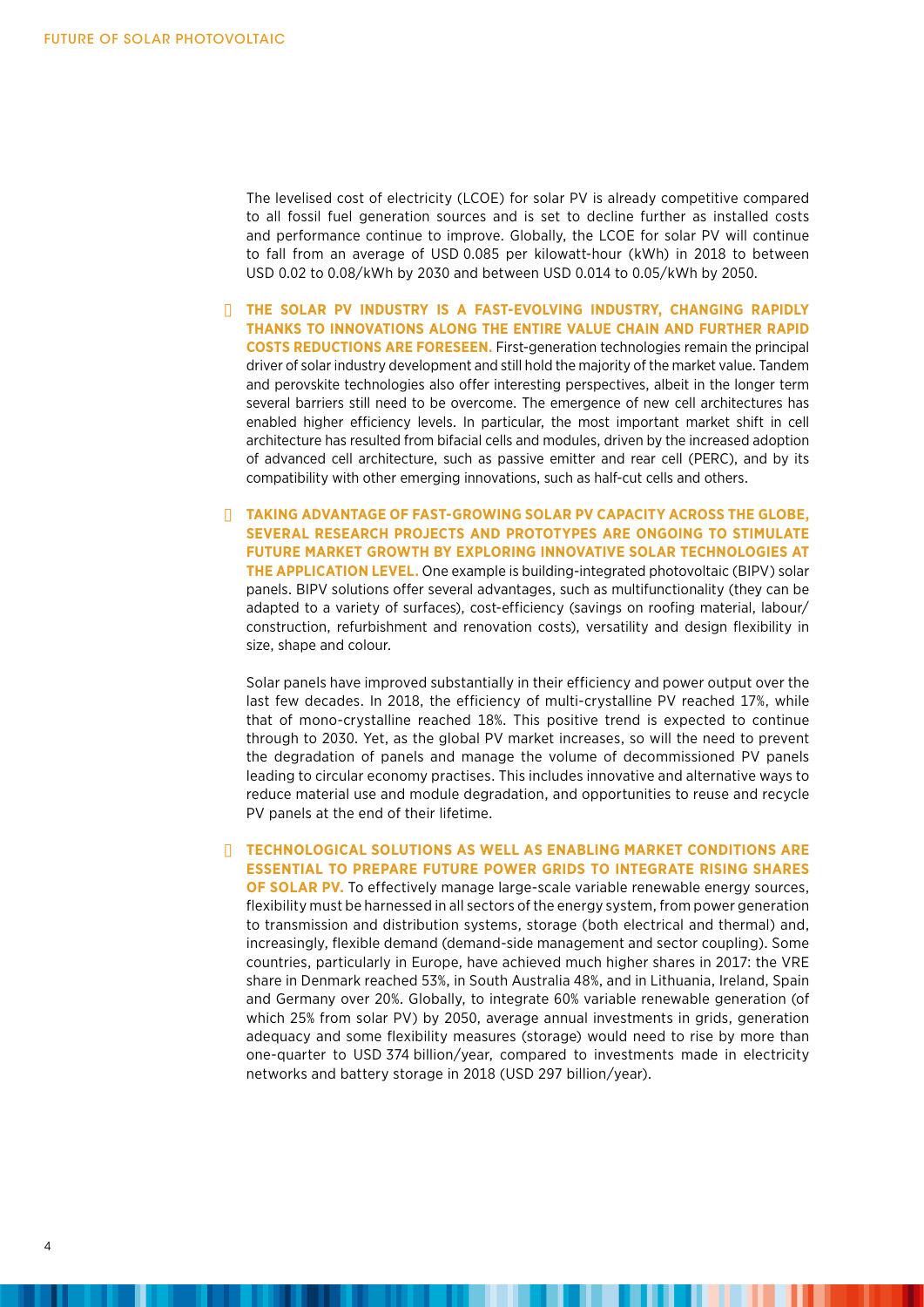- n **INNOVATIVE BUSINESS MODELS AND COST COMPETITIVENESS OF SOLAR PV ARE DRIVING THE REDUCTIONS IN SYSTEM PRICES.** The deployment of rooftop solar PV systems has increased significantly in recent years, in great measure thanks to supporting policies, such as net metering and fiscal incentives- which in some markets make PV more attractive from an economic point of view than buying electricity from the grid- PV-hybrid minigrid, virtual power plants and utility PPA. The competitiveness of distributed solar power is clearly evident amid rising deployment in large markets, such as Brazil, China, Germany and Mexico, however important differences remain between countries, which highlight the further improvement potential.
- **IF ACCOMPANIED BY SOUND POLICIES, THE TRANSFORMATION CAN BRING SOCIO-ECONOMIC BENEFITS.** The solar PV industry would employ more than 18 million people by 2050, five times more than the 2018 jobs total of 3.6 million. To maximise outcomes of the energy transition, however, a holistic policy framework is needed. Deployment policies will need to co-ordinate and harmonise with integration and enabling policies. Under the enabling policy umbrella, particular focus is needed on industrial, financial, education and skills policies to maximise the transition benefits. Education and skills policies can help equip the workforce with adequate skills and would increase opportunities for local employment. Similarly, sound industrial policies that build upon domestic supply chains can enable income and employment growth by leveraging existing economic activities in support of solar PV industry development.
- **N UNLEASHING THE MASSIVE POTENTIAL OF SOLAR PV IS CRUCIAL TO ACHIEVE CLIMATE TARGETS.** This is only possible by mitigating the current barriers at different scales (policy; market and economic; technology; regulatory, political and social). Grid integration and grid flexibility, economies of scale, access to finance, lack of standards and quality measures, consumer awareness are among the key barriers that could hinder the deployment of solar PV capacities in the next three decades. Mitigating the existing barriers immediately, through a range of supportive policies and implementation measures including innovative business models, financial instruments is vital to boost future deployment of solar PV capacities to enable the transition to a low-carbon, sustainable energy future.

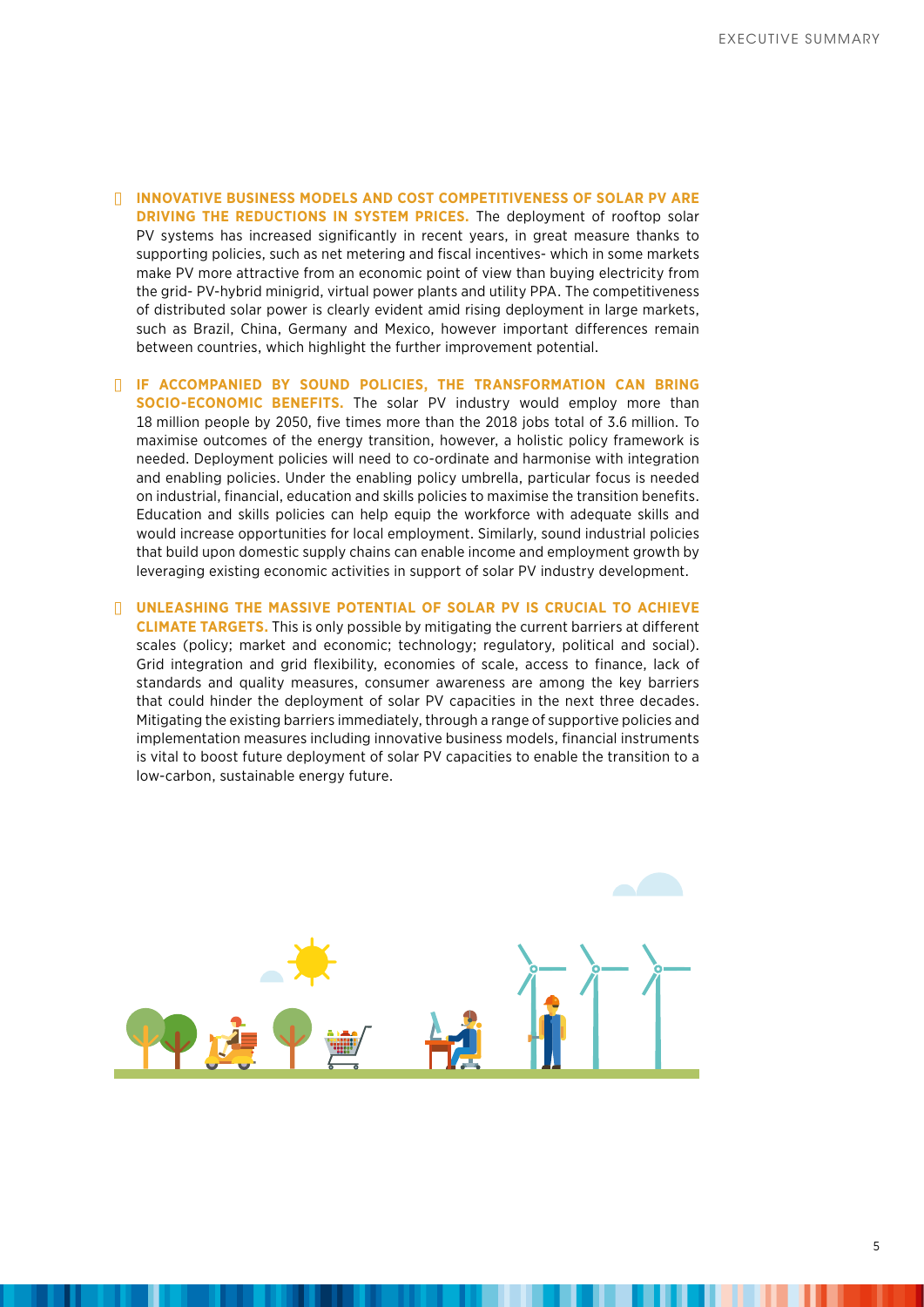

#### CO<sub>2</sub> EMISSIONS (ENERGY-RELATED) AND REDUCTION POTENTIAL BY SOLAR PV POWER



| 2030<br>2050<br><b>TRACK</b> |  | 2010 | 2018 | <b>REMAP CASE</b> | <b>ON/OFF</b> |  |
|------------------------------|--|------|------|-------------------|---------------|--|
|                              |  |      |      |                   |               |  |

0.37 0.085 0.08 – 0.02 0.05 – 0.01

On track

#### SOLAR PV POWER IN TOTAL GENERATION MIX

| Solar PV generation share (%)   |    | 0.2% | 2 <sub>%</sub> | 13%  | 25 <sub>%</sub> | Progress  |  |
|---------------------------------|----|------|----------------|------|-----------------|-----------|--|
| <b>TOTAL INSTALLED CAPACITY</b> |    |      |                |      |                 |           |  |
|                                 |    |      |                |      |                 |           |  |
| Solar PV (GW)                   | 39 |      | 480            | 2840 | 8519            | Off track |  |
| <b>ANNUAL DEPLOYMENT</b>        |    |      |                |      |                 |           |  |
| Solar PV (GW/yr)                |    | 17   | 94             | 270  | 372             | Progress  |  |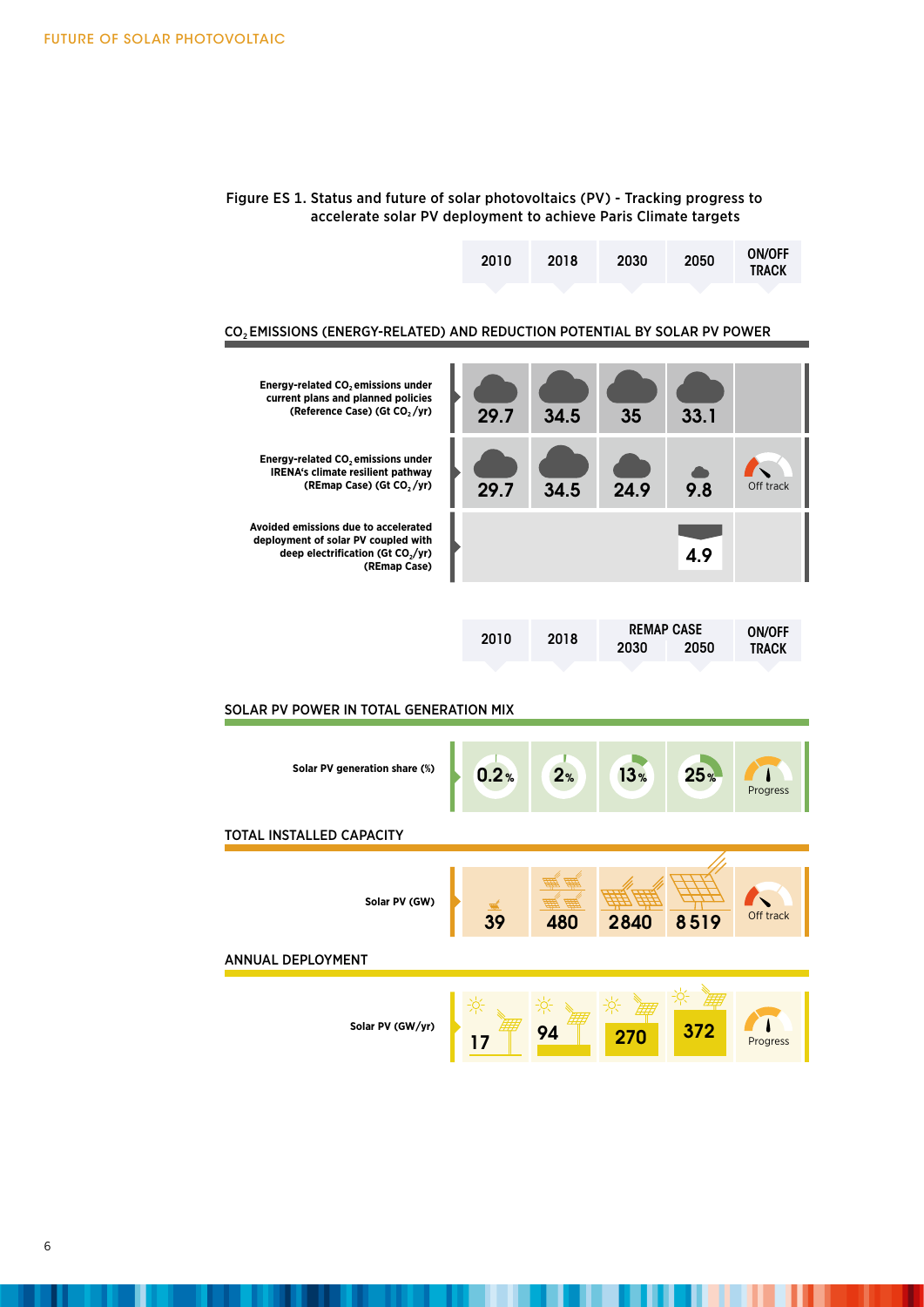|                                                 | 2010          | 2018           | <b>REMAP CASE</b>                                          |             | ON/OFF       |  |  |
|-------------------------------------------------|---------------|----------------|------------------------------------------------------------|-------------|--------------|--|--|
|                                                 |               |                | 2030                                                       | 2050        | <b>TRACK</b> |  |  |
| TOTAL INSTALLATION COST                         |               |                |                                                            |             |              |  |  |
|                                                 |               |                |                                                            |             |              |  |  |
| Solar PV (USD/kW)                               | 4621          | 1210           | $834 - 340$                                                | $481 - 165$ | Progress     |  |  |
| LEVELIZED COST OF ELECTRICITY (LCOE)            |               |                |                                                            |             |              |  |  |
|                                                 |               |                |                                                            |             |              |  |  |
| Solar PV (USD/kWh)                              | \$O\$<br>0.37 | \$O\$<br>0.085 | $\mathcal{S} \subset$<br>\$<br>$0.08 - 0.02$ $0.05 - 0.01$ | \$O\$       | On track     |  |  |
| AVERAGE ANNUAL INVESTMENT                       |               |                |                                                            |             |              |  |  |
|                                                 |               |                |                                                            |             |              |  |  |
| Solar PV (USD billion/yr)                       |               | 14             | 165                                                        | 192         | Progress     |  |  |
| <b>EMPLOYMENT</b>                               |               |                |                                                            |             |              |  |  |
|                                                 |               |                |                                                            |             |              |  |  |
| <b>Solar PV (million)</b>                       |               | 3.6            | 11.7                                                       | 18.7        | Progress     |  |  |
|                                                 |               |                |                                                            |             |              |  |  |
| * The data denoted solar PV sector jobs by 2012 |               |                |                                                            |             |              |  |  |
|                                                 |               |                |                                                            |             |              |  |  |